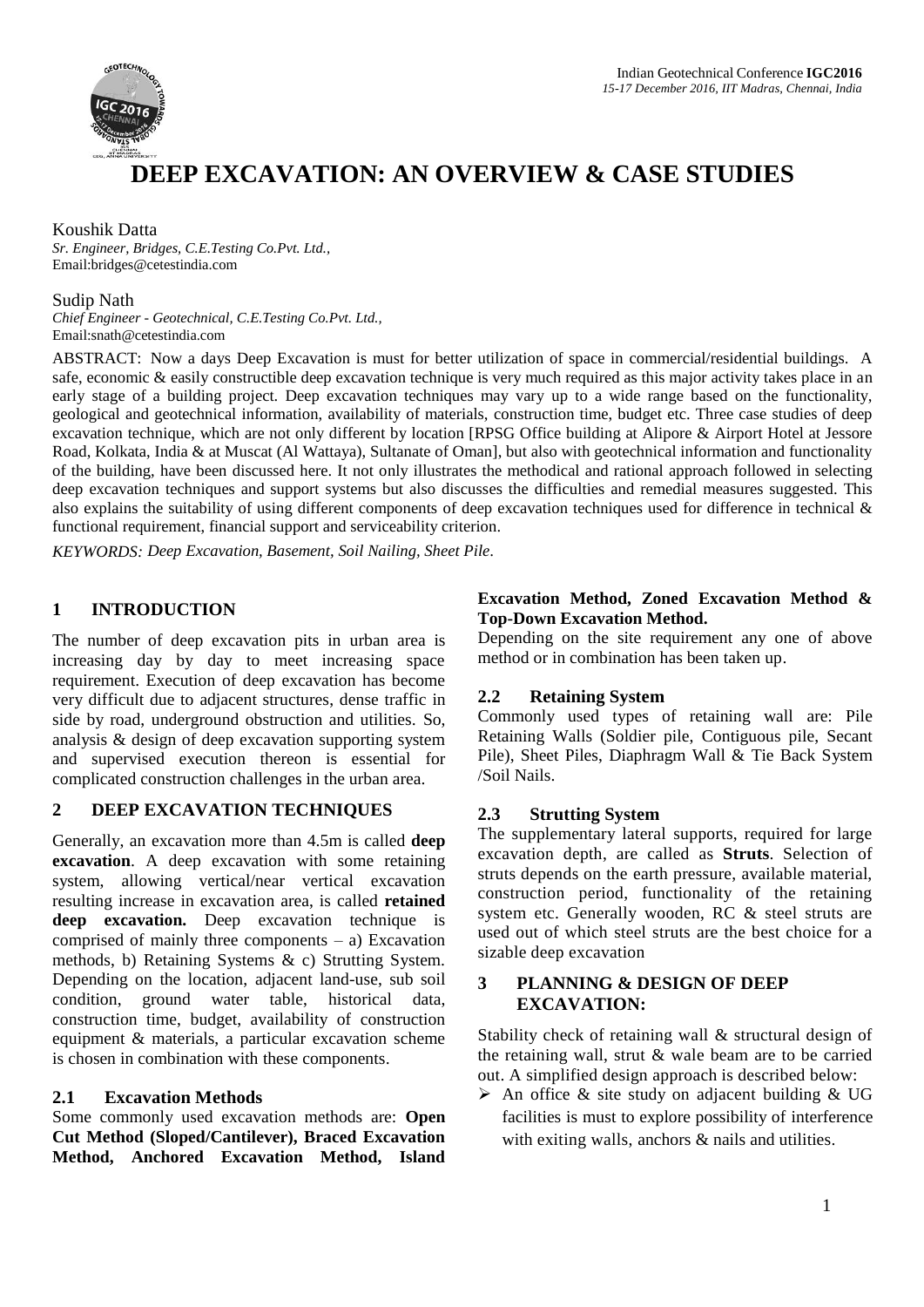- $\triangleright$  Existing cracks /depression on adjacent buildings, streets are identified before excavations starts. Sub soil properties, GWT, dewatering arrangement, depth of excavation, availability of support types and construction details of main structure are altogether considered to select type of wall and support system.
- $\triangleright$  Support levels and horizontal spacing are so selected to keep the displacement within permissible limits.
- Solution for shears, moments, support reactions, displacements are obtained by structural analysis.
- External stability calculations are performed.
- $\triangleright$  Anchor or strut connections to waling or breasting beams are designed.
- Any excessive load, displacements or support reactions are recorded at any construction stage, diagnosis is made and required modifications are made in design and/or construction.

## **3.1 Design Loads**

Loads required to be considered for design of deep excavation are: **Earth Pressure, Surcharge Pressure & Water Pressure.** Earth pressure distribution for braced excavation may be chosen from any standard literature.

#### **3.2 Analysis**

The analysis maybe carried out as soil-structure interactive model by any standard structural analysis software. Generally, the critical sections of a excavation pit are chosen and modeled. The retaining wall is assigned as column whereas the subsoil criterion is simulated by appropriate compression spring. Struts are represented as beams come into the model in a sequential manner with input loads. Support due to soil below the dredge line is simulated by dummy struts/spring with high stiffness.

## **3.3 Results**

The deformations obtained from analysis are checked with the permissible value. Corresponding reactions of various members are obtained for structural design.

## **4 CASE STUDIES**

Some deep excavation case studies are discussed below:

## **4.1 Case Study-1: RPSG Office building at Alipore, Kolkata**

The CESC Limited has proposed to construct a corporate office at 2, Alipore Road, Kolkata, with 9.0m deep basement. Pile foundation was suggested. The project site was almost "T" shaped having almost equal width in all three arms, which has restricted the possibility of island/open excavation. Presence of

building at close vicinity of the site also restricted the option of anchored excavation and the permissible deflection at top of retaining wall was limited to 25- 40mm only. Braced excavation has been proposed with steel sheet pile and three level struts. Vertical H post at few locations has been used to reduce the strut section.







Fig- 2: Stage wise construction zones and corner trusses

- $\triangleright$  The site consists of poor top soil with almost no sand content and high water content thereby.
- $\triangleright$  Sheet pile of sufficient section to withstand 3.0m cantilever cut has been proposed. Strut of suitable size has been installed to brace the sheet pile wall..
- Three confirmatory bore holes were sunk up to a depth of 22m to get the present subsoil parameters.

# **Design:**

- o Selected design parameters are
	- **0-14m-** soft to medium clayey silt:  $C = 0.3$  $kg/cm^{2} = 3$  t/m<sup>2</sup>,  $\Phi = 0$ ; **14m-19m**- stiff clay:
	- $C = 0.8$  kg/cm<sup>2</sup> = 8 t/ m<sup>2</sup>,  $\Phi = 0$ .
- $\circ$  Inter locking type Sheet Pile viz. OT22 with  $Z_{xx}$  $=$  2200 cm<sup>3</sup>/m has been used.
- o This braced excavation has been modeled & analyzed to obtain deflection at the top of sheet pile at each excavation stage. The soil beyond excavation line has been represented as equivalent spring while soil below dredge line is represented by a dummy member.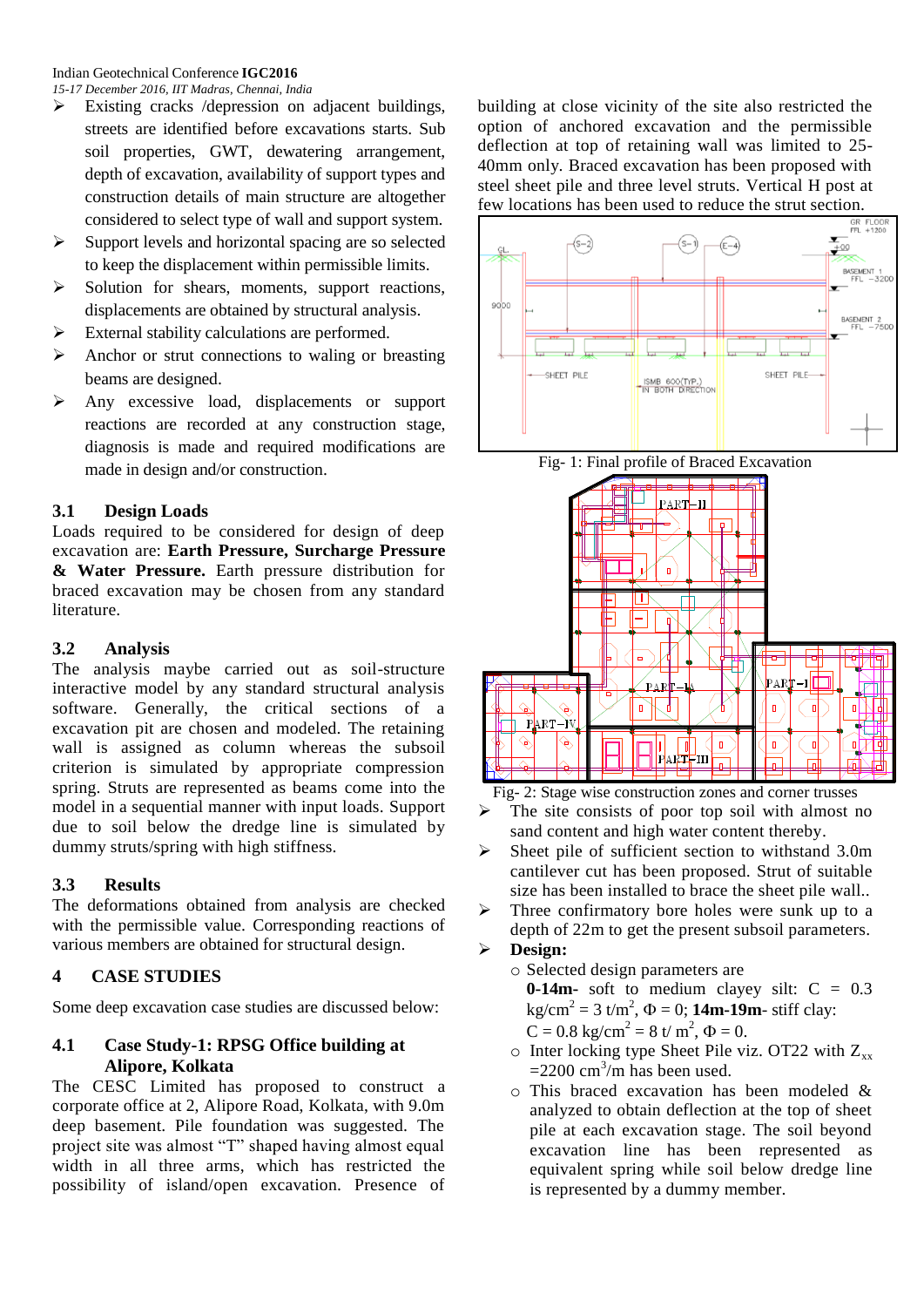

deflection at sheet pile obtained as 21mm. **Difficulties & Remedies:** The location, size & shape of the site do not allow both sides bracing completely. The end wall of each side of "T" also required sufficient support for bracing. Hence, the braced excavation proposal has been combined with zoned excavation (Ref. Fig-1  $\&$  2) to have sufficient support from existing soil mass. Two level truss girders, corner trusses & some diagonal strut members are introduced to transmit the pressure from end wall and corners of wall. Instrumentation & monitoring system is installed to record the in-situ sheet pile deflection so that prompt action can be taken, if the deflection reaches threshold imit.

#### **4.2 Case Study-2: Al Wattaya, Muscut, Sultanate of Oman**

A residential structure was proposed on a highly undulated terrain. A 30-40m high slope is to be stabilized having a cut angle of almost 45° with 6.0m wide road beyond toe line and 8.0m high retaining wall thereafter. So, basically this is a slope stabilization work, but deep excavation technique (top-down construction with ground anchor) has been proposed to cut and stabilize the slope (Ref. - Fig-3).



Fig- 3: Slope stabilization work

- Benching was done at two levels so that equipment can rest on it.
- Expected Φ value is taken as 33° depending on the past data.
- $\triangleright$  The nailing profile (Fig-4) has been finalized and modeled & analyzed by GEO5 software. Total design of slope stability with anchors forces are obtained after all necessary checking.

 Nailing number has been optimized by changing the vertical & horizontal spacing within the permissible FOS against stability. Nails & bearing plates are designed accordingly.



Fig- 4: Nailing Profile

## **4.3 Case Study-3: Airport Hotel, Kolkata**

A hotel building having three level basements with 10.0m depth and 500m perimeter was proposed to be constructed by SPCL at 28, Jessore Road at Kolkata. The site has been situated at a corner of a T-junction of very busy Jessore Road and a local road. The geometry of the site was not regular, as two almost equal longer sides had little offsets and those came closer with larger offsets near the junction side. The large area and wide shape of the site allowed us to go for island excavation and optimize the strut length. Fig-5 illustrates the same.

- The retaining wall has been constructed by driving sheet pile wall, while wale beam and struts have been used to transmit the loads from retaining system to the u/c structure. Excavation & supporting arrangement were planned in a sequential manner.
- $\triangleright$  The island excavation has been proposed to be taken up in two/three separate phases to optimize the cost by reusing the supporting arrangement.
- $\geq$  3.0m free cutting followed by island excavation has been taken up to the  $1<sup>st</sup>$  phase construction.
- $\triangleright$  Two level struts has been proposed taking support from the u/c structure. Connection of struts with concrete has been done by MS insert plate & gusset plate arrangement. Bracket & steel packing